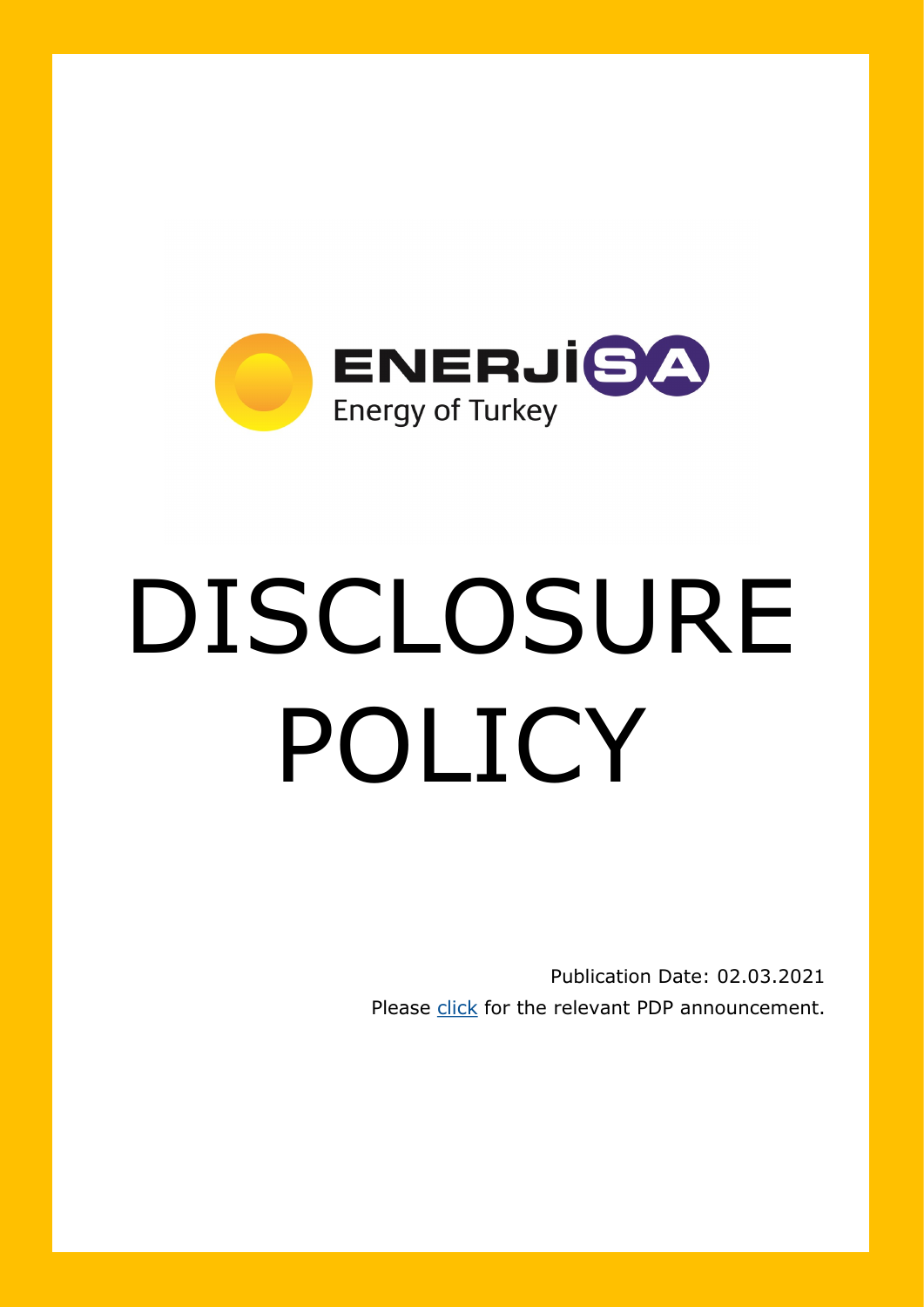# **1.Purpose**

The management of the Company (the "Company") follows a transparent and close communication with its shareholders. The main goal is to increase the value of the Company for the shareholders, potential investors and stakeholders.

To this end, the management of the Company shares its results fully, fairly, correctly, timely and transparently with the public, as well as capital markets participants equally as a principle pursuant to financial reporting standards and provisions of Capital Markets legislation.

The Company complies with regulations regarding public disclosure envisaged under the Capital Markets Law numbered 6362, the Capital Markets legislation, the Turkish Commercial Code ("TCC") regulations and Borsa Istanbul A.Ş. ("BIST") regulations and gives utmost importance in accomplishing the principles prescribed by the Corporate Governance Principles of the Capital Markets Board of Turkey ("CMB").

The Disclosure Policy involves all employees and consultants of the Company and regulates the written and verbal communication of the Company with the capital markets participants.

The Disclosure Policy of the Company was prepared in accordance with Article 17 of the Communiqué on the Disclosure of Material Events (II-15.1) of the CMB and is announced to all stakeholders through the Website (www.enerjisa.com.tr) of the Company.

### **2.Authority and Responsibility**

The Disclosure Policy has been established and approved by the Board of Directors pursuant to CMB Corporate Governance Principles. Public disclosure and surveillance, supervision and development of disclosure policy in the Company are under the authority and responsibility of the Board of Directors. The head of the Investor Relations department under the Chief Financial Officer ("CFO") has been commissioned in order to supervise and to pursue all matters regarding the public disclosure.

### **3.Public Disclosure Methods and Instruments**

Disclosures are made through information instruments such as material disclosures, financial statements and reports, annual reports, the web page, presentations, investor meetings and teleconferences, information letters, press releases, Turkish Trade Registry Gazette etc. Basic public disclosure methods and instruments used by the Company have been stated below provided that provisions of Capital Markets legislation and TCC are reserved;

- Material disclosures transmitted through Public Disclosure Platform (the "PDP"),
- Financial statement and footnotes, independent audit report, declarations and activity report transmitted periodically to the PDP, Announcements and proclamations performed through Turkish Trade Registry Gazette (letter of authorized signatures, general assembly call of notice etc.),
- Press releases performed through written and visual media, Disclosures made to data distribution institutions such as Reuters, Forex etc.,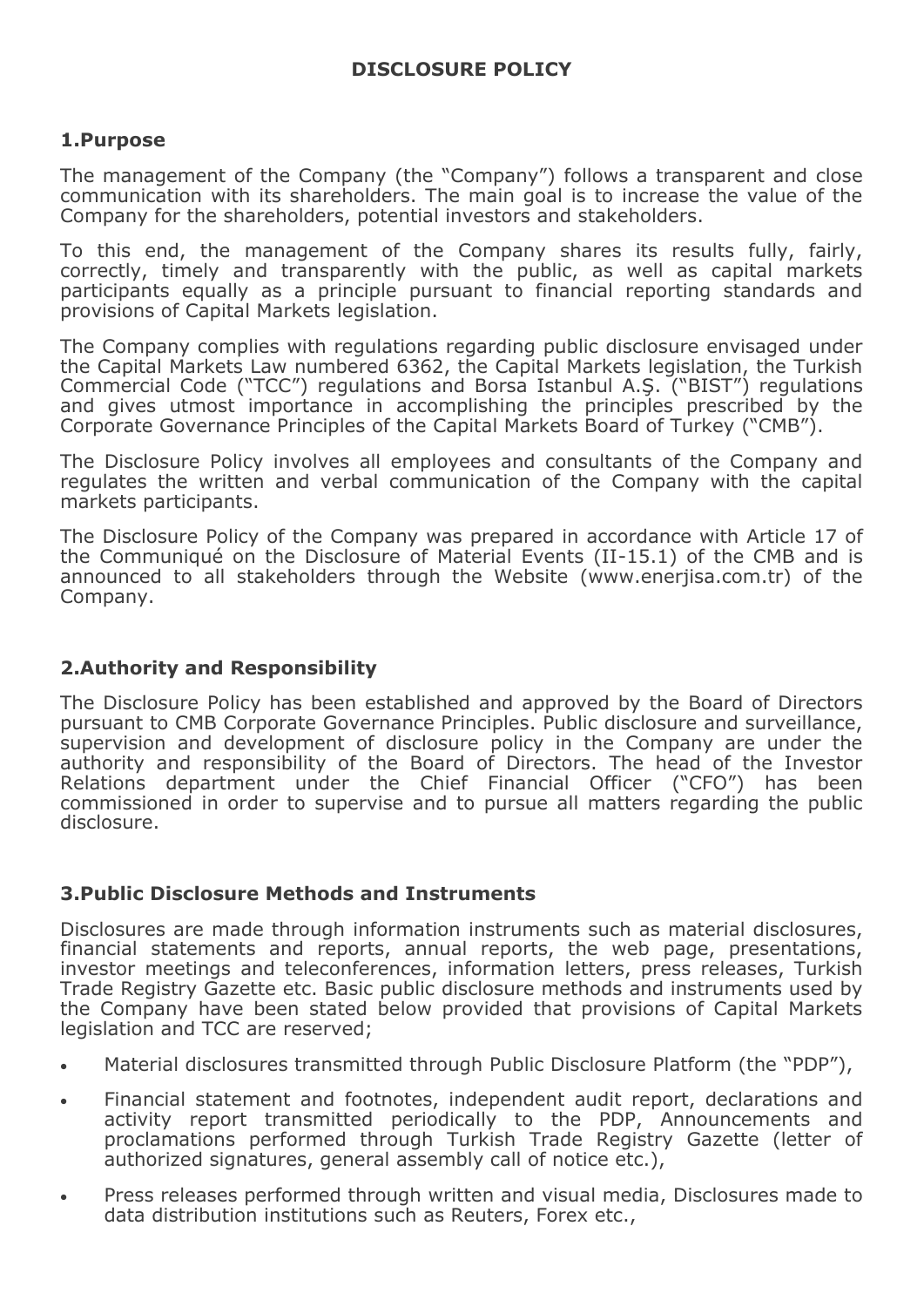- Briefings and meetings held with capital markets participants either face to face or through teleconferences, Notifications of Corporate website (www.enerjisa.com.tr),
- Disclosures made through communication methods and instruments such as telephone, mobile phone (wap and similar technologies), electronic mail, telefax etc.

## **4.Public Disclosure of Financial Statements**

Financial statements and footnotes of the Company are prepared in accordance with Turkish Accounting Standards /Turkish Financial Reporting Standards (TAS/TFRS) as well as IFRS. Annual and semi-annual financial statements are disclosed to the public after an independent audit.

Financial statements and footnotes are approved by the Board of Directors through assent of Audit Committee pursuant to provisions of Capital Markets legislation before any public disclosure. After accuracy statement is signed, financial statement and footnotes, independent audit report and attached documents are transmitted to PDP and then disclosed to the public in accordance with the CMB and BIST regulations following the approval of Board of Directors and then published on the Company's website. Financial statements and footnotes of previous periods can be accessed through the Company's website.

### **5.Public Disclosure of Annual and Interim Reports**

Annual and interim reports are prepared in accordance with Capital Markets legislation and CMB Corporate Governance Principles. They are approved by the Board of Directors and then, disclosed to the public along with the financial statements. They are published in the Company's website (www.enerjisa.com.tr) and are published together with the financial statements in PDP. The annual report is also published as printed in order to be distributed to the relevant parties as well.

### **6. Public Disclosure of Inside Information and Authorized Persons**

Disclosures of inside information of the Company are prepared by the Investor Relations department under the CFO and signed electronically, transmitted to PDP and then, disclosed to the public.

Material disclosures are issued timely, correctly, transparently, sufficiently and free from misleading statements in order to assist decisions of persons and institutions who/which shall benefit from the disclosure.

If any employee of the Company realizes that any important and private information, which has not been disclosed to the public in advance, is disclosed to the public inadvertently, s/he informs the Investor Relations department under the CFO immediately about the situation. In this case, appropriate material disclosure is prepared and then submitted to PDP by the Investor Relations department under the CFO in accordance with the provisions of Capital Markets legislation.

The Company announces material disclosures of the Company in Turkish and English at its website (www.enerjisa.com.tr) at the latest within the business day following the public disclosure and makes such disclosures available in its website for five years period.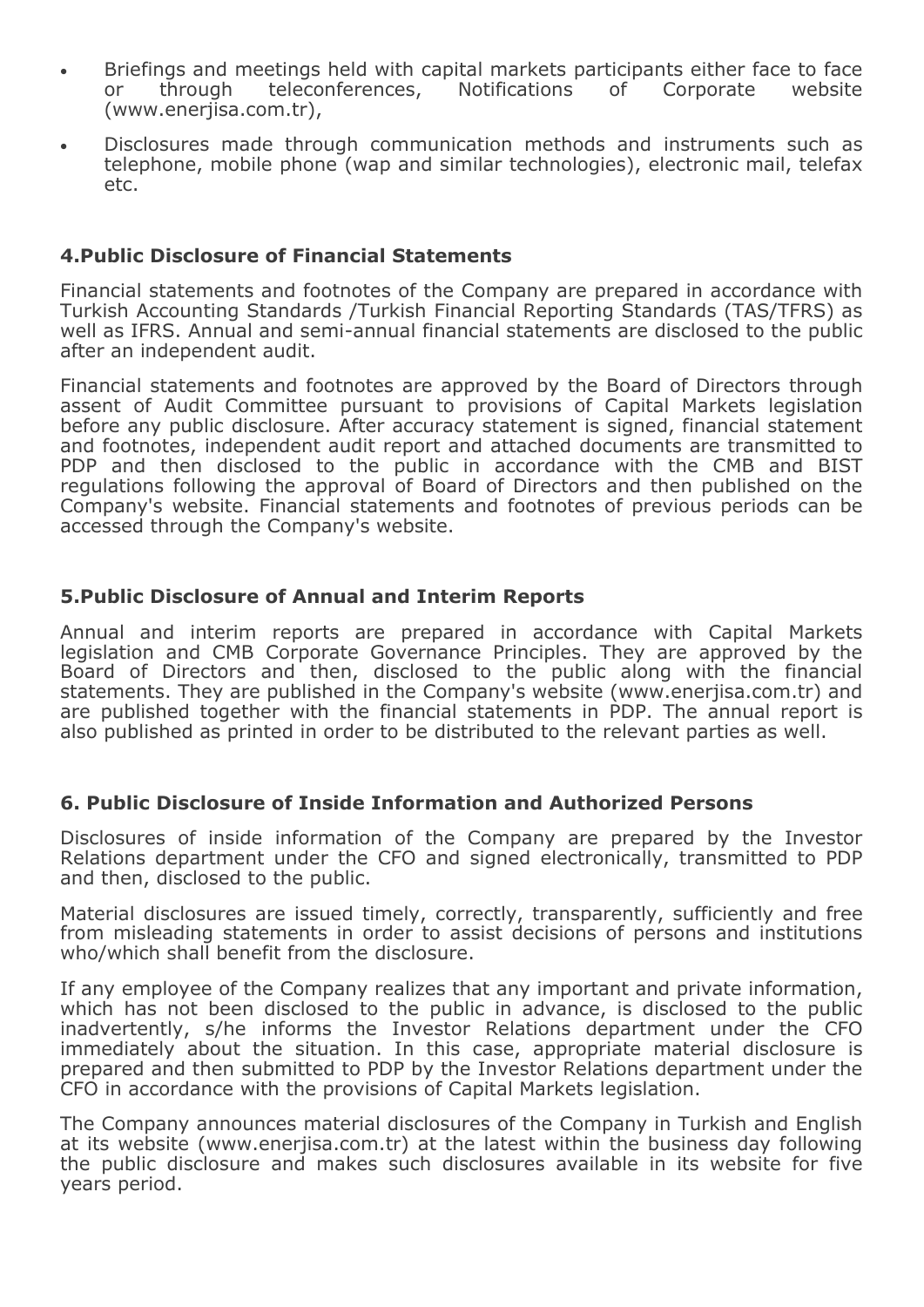# **7.People Authorized to Make Public Disclosures**

Written and verbal information requests transmitted by Capital markets participants or any institution/person other than above mentioned notifications are assessed by the Investor Relations department under the CFO. For the assessment, it is taken into account whether the request is in the nature of a trade secret or not, according to its content and whether it is in the type of affecting investment decisions and the value of capital market instruments pursuant to the Communiqué on the Disclosure of Material Events (II-15.1) of the CMB. Written and verbal information requests are answered generally by the Investor Relations department under the CFO.

Press releases made to written and visual media and data distribution channels such as Reuters, Forex etc. can be made only by Chairman of Board of Directors, CEO, CFO or Directors.

Apart from this, unless employees of the Company are specifically appointed, they cannot answer the questions addressed by the capital markets participants. Incoming information requests are directed to the Investor Relations department.

### **8.List of People Having Managerial Responsibility and Accessing Inside Information**

People having managerial responsibility are the people who have regular access to direct or indirect inside information regarding the Company and who have the capacity to make administrative decisions to affect the future growth and commercial objectives of the Company Therefore, people who are not authorized to make administrative decisions are not considered as persons who have managerial responsibility and ongoing accesses to the inside information.

Besides the Board Members, persons with the capacity to have ongoing access to the information and the power to give managerial decisions are the CEO, CFO and Directors.

The list of people who have access to the inside information is preserved in a documented form at Investor Relations department ready for submission to CMB and/or BIST if requested as per Article 7 of the Communiqué on the Disclosure of Material Events (II-15.1) of the CMB. All listed persons are notified about protecting inside information and complying with the confidentiality rules during their duty terms. This list is available at the Company and has been notified to Central Registry Agency (CRA). The notification is renewed when such people are changed.

### **9.Communication with Capital Markets Participants**

To the extent legally permitted under Turkish capital markets regulations, the Company may make any guidance about expectations concerning interim period and annual activity results. Alternatively, the Company may also transmit critical issues affecting activity results, its strategic approaches, and important issues ensuring better understanding of the sector and operated environment to the capital markets participants. Unless otherwise stated in the information policy, only people, who are authorized to make public disclosure on behalf of the Company, may establish the communication with capital markets participants.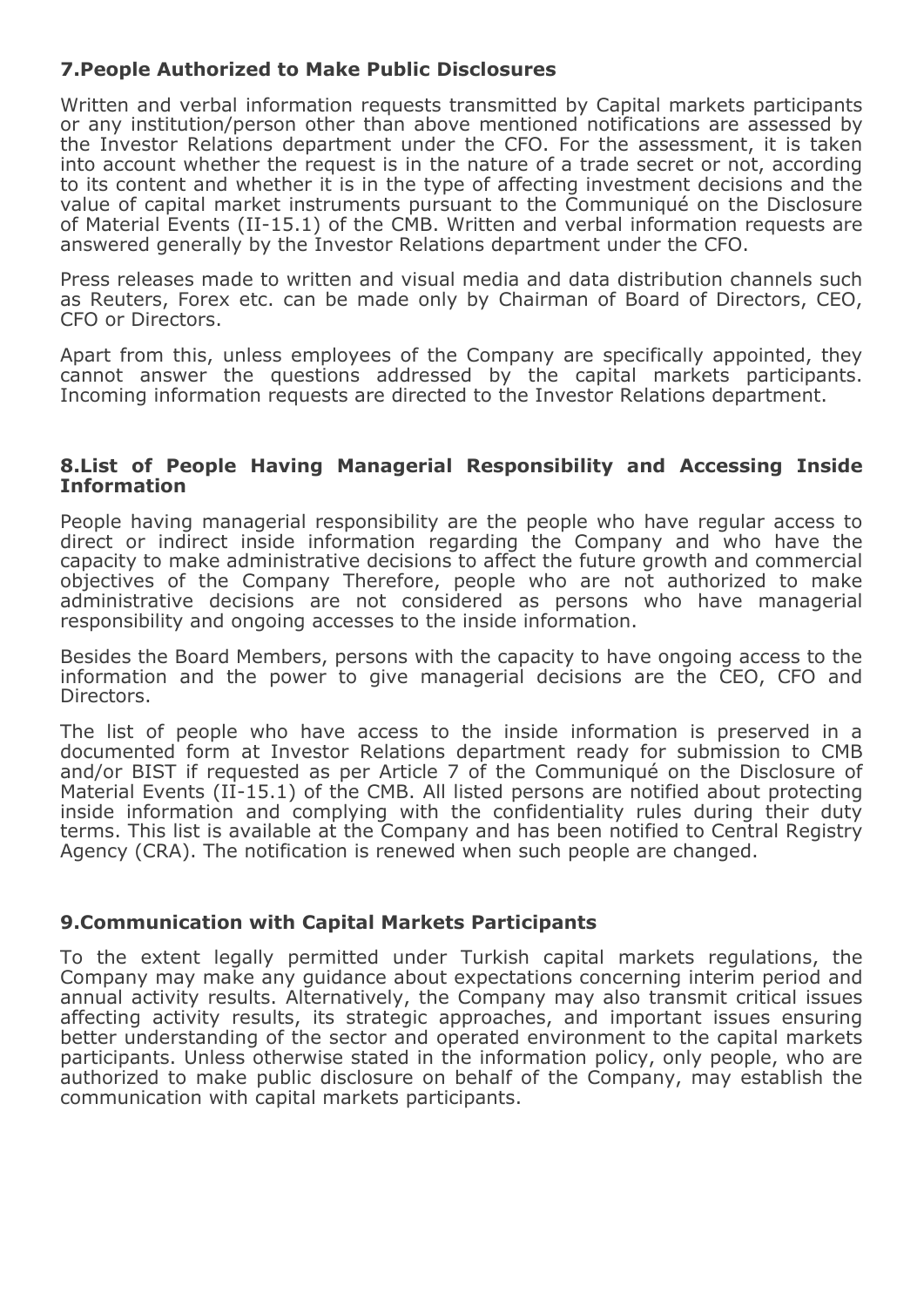### **10.Incorrect News Circulating on the Market**

In principle, the Company does not present any opinion on market rumors and speculations. Communication department follows news and rumors about the Company that appear in the media organs and websites, and informs the Investor Relations department. This department assesses whether such news and information shall have any influence on the capital instruments or not.

This department also decides on whether to make any material disclosure pursuant to Article 9 of the Communiqué on the Disclosure of Material Events (II-15.1) of the CMB.

On the other hand, when verification request comes from CMB and/or BIST within provisions of Capital Markets legislation or in the event that the management decides that it is required and more suitable to give any answer, the disclosure is made about rumors and gossips circulating on the market.

# **11.Stay of the Public Disclosure of Inside Information**

People, who are listed for accessing inside information of the Company are informed about obligations of keeping confidential the inside information which they may have during execution of their duties or conduct of works and transactions on behalf of the Company and have not been disclosed to the public yet, not using them by providing any interest for themselves and third parties or not disclosing them to third parties without any authority.

The Company may postpone the public disclosure of the inside information pursuant to Article 6 of the Communiqué on the Disclosure of Material Events (II-15.1) of the CMB in order that its legitimate interests are not damaged and it is not caused to mislead the investors, in this case, it informs the related persons about the postponement and takes measures ensuring confidentiality. Postponement procedure is realized pursuant to written approval of Board of Directors or the senior managers who have been authorized generally by Board of Directors.

As long as postponement reasons of public disclosure of inside information are removed, public disclosure is made in accordance with the legislation. The postponement decision and the reasons of this decision shall be stated on the disclosure to be made.

### **12.Meetings and Discussions Held with Investors and Analysts**

The CFO is responsible for conducting relationships with both its existing shareholders and also, potential shareholders at the Company regularly, answering investor questions in the most efficient manner and increasing the corporate value.

The CFO and the Investor Relations department under the CFO use various instruments such as roadshow, teleconference, e-mail, fax, analyst presentations, disclosure/announcement etc. for increasing recognition and preferability of the Company in the international investment field, featuring its advantageous aspects when it is compared with equivalent institutions and making the Company more preferable than other companies for the institutions making investments.

The Company accepts analyst reports as property of the company which prepares the analyst report and does not publish them in the Company's website (www.enerjisa.com.tr). The Company does not review, verify, approve analyst reports or income models and does not take their responsibilities and does not spread them. On the other hand, in some definite and limited cases and upon request, analyst reports may be reviewed provided that only publicly disclosed and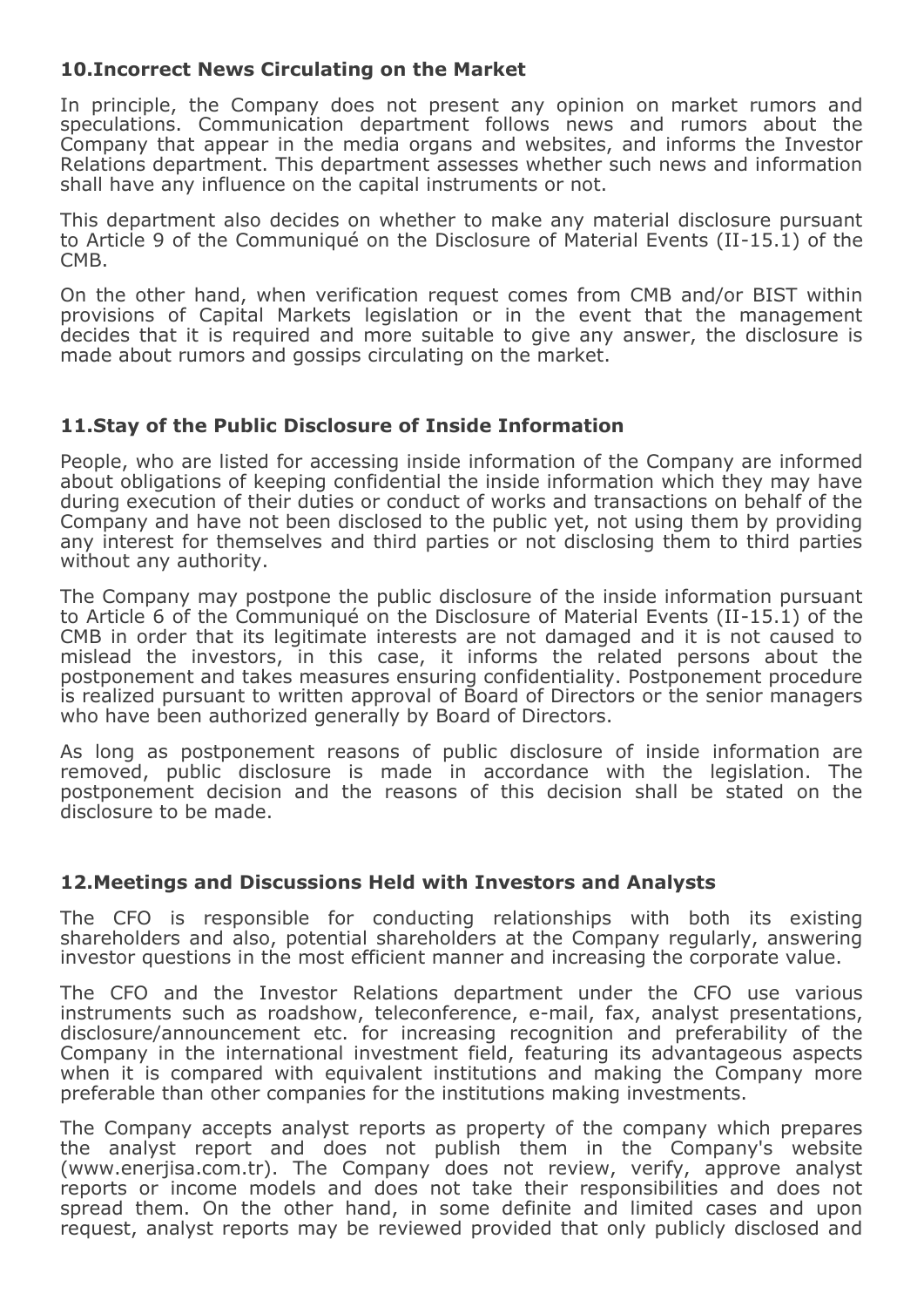previous historical information is used and it is limited to a specific issue in order to prevent incorrect information of the public.

## **13.Public Disclosure of Future Assessments**

The Company may disclose its future expectations publicly from time to time in accordance with the disclosure policy. Future assessments may be disclosed subject to the resolution of board of directors or the written approval of person who is authorized by the Board of Directors. Disclosure may be made maximum four times a year. It may be disclosed at PDP in the material disclosure format or presentation format. If there is any important change, this number limit may be exceeded. It is submitted for information of related parties that future assessments disclosed publicly are made according to some presumptions and may vary from actual results. In the case that there are material changes related to future assessments or it is understood that assessments shall not be realized, the public opinion is informed immediately with the same instruments on a periodical basis.

# **14.Silent Period**

The Company refrains from discussing the results of operations and financial condition of the Company which will be reported in the financial statements with capital markets participants in definite periods of the calendar year in order to prevent asymmetric information distribution and unauthorized disclosures concerning financial statements. This period is called as "silent period". The silent period for the Company starts from the day following quarter intervals, end of semi-annual and annual fiscal period and ends after a business day when financial statement and footnotes are disclosed publicly.

Furthermore, people who have inside information or ongoing information or spouses, children of such people or persons who live in the same home are forbidden to make transaction in the capital market instruments of the Company within the silent period.

# **15.Market Failure Actions**

Board of Directors of the Company takes and applies required measures for people in the list of inside information not to use confidential information and/or information which is in the nature of trade secret and are not disclosed to the public about the Company under the scope of Market Failure Actions so as to not provide interest for themselves or others, not to provide incorrect, misleading information about the Company, not to publish news in this manner pursuant to related provisions of Communiqué on Market Abuse (VI-104.1) of the CMB.

### **16.Website of the Company (www.enerjisa.com.tr)**

The website of the Company at www.enerjisa.com.tr is used actively for public disclosure as recommended by CMB Corporate Governance Principles. Disclosures in the website of the Company do not replace notifications and material disclosures which should be made in accordance with provisions of Capital Markets legislation. It is ensured to access all public disclosures made by the Company via the website. The website is configured and partitioned accordingly. All kinds of measures concerning security of the website are taken. The website is arranged within the content and in the manner stipulated by CMB Corporate Governance Principles. Certain information such as disclosures of inside, financial statements, annual and interim reports and